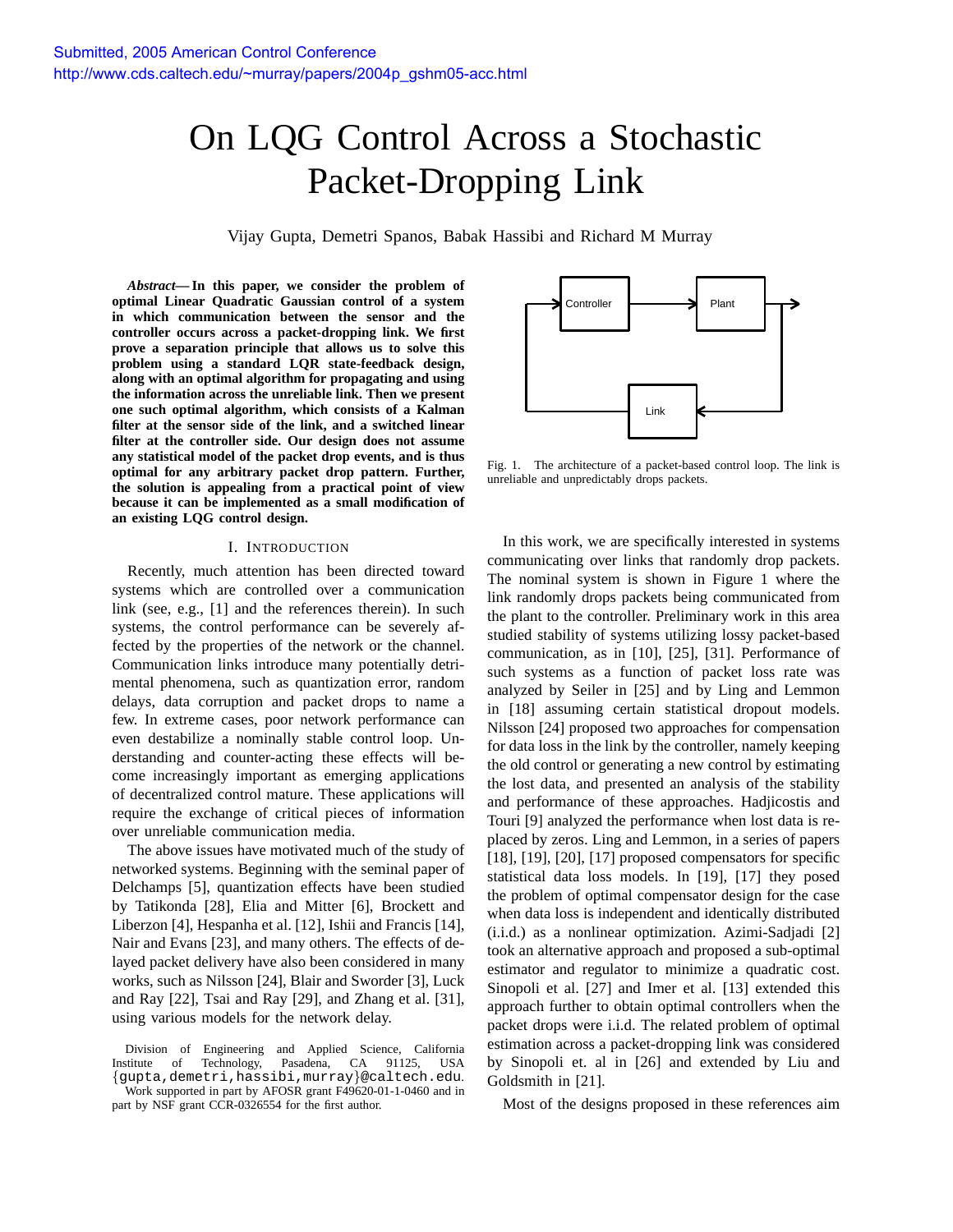

Fig. 2. A common design for control over packet-based links. The compensator aims at mitigating the effects of packet losses.



Fig. 3. The structure of our optimal LQG control solution.

at designing a packet-loss compensator, as shown in Figure 2. The compensator accepts those packets that the link successfully transmits and comes up with an estimate for the time steps when data is lost. This estimate is then used by the controller. Our work takes a more general approach by seeking the LQG optimal control for this packet-based problem. In particular, our architecture is as shown in Figure 3. We aim to jointly design the controller, the encoder and the decoder to solve the optimal LQG problem.

The remainder of this paper is organized as follows. In the next section, we present our mathematical model and pose the LQG problem in a packet-based setting. We then discuss a separation between control and estimation costs, and present an optimal solution to the estimation problem. We analyze the stability of our system and compare its performance with some other approaches in the literature. We finish by pointing out some directions for future research.

#### II. PROBLEM FORMULATION

Consider a discrete-time linear system evolving according to

$$
x_{k+1} = Ax_k + Bu_k + w_k, \t\t(1)
$$

where  $x_k \in \mathbb{R}^n$  is the process state,  $u_k \in \mathbb{R}^m$  is the control input and  $w_k$  is random noise entering the system. The noise process is assumed white, Gaussian,

and zero mean with covariance matrix  $Q_w$ . <sup>1</sup> The initial condition  $x_0$  is assumed to be independent of  $w_k$  and to have mean zero and covariance matrix  $Q_0$ . The state of the plant is measured by a sensor according to the equation

$$
y_k = Cx_k + v_k. \tag{2}
$$

Here  $v_k$  is the measurement noise, again assumed white, zero-mean, Gaussian (with covariance matrix  $Q_v$ ) and independent of the plant noise  $w_k$ . The sensor communicates these measurements (or some function of the measurements) to the controller. We impose the constraint that the function communicated should be a finite vector, whose size does not increase with time. The communication is done over a channel that randomly drops packets. For the moment we ignore delays and packet reordering; it will be shown that these effects can be accounted for with time-stamping and a slight modification to our design. Thus, at each time-step  $k$ ,

- A packet containing some function of the measurements is created at the sensor side of the link. We do not specify in advance what data these packets will contain.
- The packet is sent across the link.
- The packet is either received instantaneously, or dropped, probabilistically.

The packet dropping is a random process. We refer to individual (i.e. deterministic) realizations of this random process as *packet drop sequences*. A packet drop sequence is a binary sequence  $\{\lambda_k\}_{k=0}^{\infty}$  in which  $\lambda_k$  takes the value "*received*" if the link delivers the packet at time step k, and "*dropped*" if the packet is dropped.

We assume sufficient bits per packet and a high enough data rate so that quantization error is negligible. We also assume that enough error-correction coding is done within the packets so that the packets are either dropped or received without error. Finally, we assume no coding is done *across* packets; that is, no packet contains information about any other packet. We impose this constraint because Coding across packets can induce a large encoding and decoding delay which is undesirable for control applications.

The packetized communication link described above warrants some discussion regarding the class of controllers we will allow. The absolutely optimal LQG performance achievable is obviously given by the classical LQR controller/Kalman estimator pair. However, this design does not respect the packetized nature of the communication. Specifically, the controller requires continual access to the Kalman filter output, which in turn requires continual access to the sensor measurements.

<sup>&</sup>lt;sup>1</sup>The results continue to hold for time-varying systems, but we consider the time-invariant case to simplify the presentation.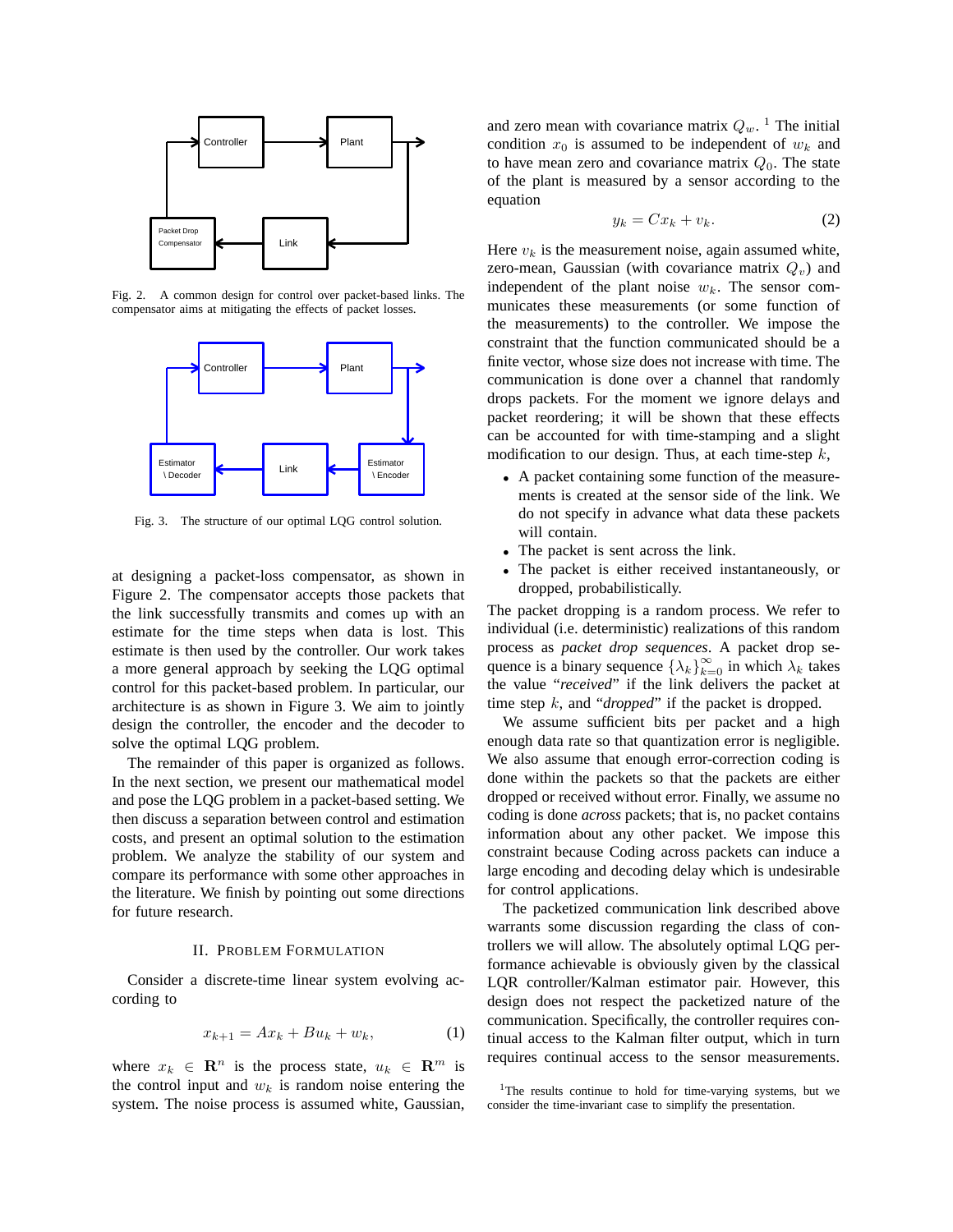This access might not be always possible because of data loss in the communication link. In order to make the class of controllers that are allowed more precise, we introduce the following terminology. Denote by  $s_k$  the finite vector transmitted from the sensor to the controller at time step k. By causality,  $s_k$  can depend (possible in a time-varying manner) on  $y_0$ ,  $y_1$ ,  $\cdots$ ,  $y_k$ , i.e.,  $s_k = f_k(y_0, y_1, \dots, y_k)$ . The *information set* available to the controller at time  $k$  is

$$
I_k = \{s_k | \forall k \text{ s.t. } \lambda_k = \text{ received}\}.
$$

Also denote by  $t_l(k) \leq k$  the last time-step at which a packet was delivered. The *maximal information set* at time-step  $k$  is defined as follows:

$$
I_k^{max} = \{ y_i \mid 0 \le i \le t_l(k) \}.
$$

The maximal information set is the largest set of output measurements on which the control at time-step  $k$  can depend. In general, the set of output measurements on which the control depends will be less than this set, since earlier packets, and hence measurements, may have been dropped. The information contained in  $I_k^{max}$ upper bounds the information contained in  $I_k$ . We do not yet specify how the encoder designs or the controller uses  $I_k$ . As stated earlier, the only restriction we impose is that the vector  $s_k$  not increase in size as k increases. We will call the set of  $f_k$ 's which fulfill this requirement as  $\mathbf{F}$ . <sup>2</sup> Without loss of generality, we will only consider information-set feedback controllers, i.e. controllers of the form  $u_k = u(I_k, k)$ . Thus, we allow the control to depend on the information set, and on the current timeindex. Clearly, this is the broadest class of controllers one can sensibly consider for this problem since we have not assumed anything about the functional form of the control. Moreover, it is impossible for a physical realization of the controller to have more feedback information than is contained in the information set. We shall assume perfect knowledge of the system parameters A, B, C,  $Q_w$  and  $Q_v$  at the controller. Moreover we assume that the controller has access to the previous control signals  $u_0, u_1, \cdots, u_{k-1}$  while calculating the control  $u_k$  at time k. For notational convenience, we denote the set of control laws allowed by U.

We can now pose the packetized LQG problem as follows:

$$
\min_{u \in U, f \in \mathbf{F}} J_K(u, f, P) = E\left[\sum_{k=0}^K u_k^T Q^c u_k\right] + E\left[\sum_{k=0}^K x_k^T R^c x_k\right] + E\left[x_{K+1}^T P_{K+1}^c x_{K+1}\right].
$$
 (3)

Here  $K$  is the horizon on which the plant is operated and the expectation is taken over the uncorrelated variables  $x_0$ ,  $\{w_i\}$  and  $\{v_i\}$ . Note that the cost functional J above depends on the packet-drop sequence P. However, we do *not* average across packet-drop processes; *the solution we will present is optimal for an arbitrary realization of the packet dropping process*. That is, for any given packet-drop sequence  $P$ , the controller, encoder and decoder we propose will minimize  $J(u, f, P)$  over the set of allowable controllers  $U$  and allowable functions F. Because of this, we will occasionally suppress the packet-drop dependence in the cost functional, and merely write  $J(u, f)$  or just J. We now present our solution to this problem.

Note that the usual addition and scalar multiplication operations make  $U$  a vector space. For a given  $f$  and  $P$ ,  $J(u, f, P)$  is a convex cost functional, and so existence of optima follows immediately. We make no claim regarding uniqueness of optimal control in this problem.

Our goal, then, is to solve the standard LQG problem with the additional complication of the packet-dropping link. While this may appear a small modification, it is unclear *a priori*, what the structure of the optimal control algorithm should be, and in what way the packetized link should be used through the design of the encoder and the decoder. We will show that one optimal algorithm is to utilize an LQR state-feedback design at the controller side, and to use the link to send the state estimates from a Kalman filter at the sensor side. The technical presentation closely mirrors the one given in [8].

# III. SEPARATION OF CONTROL AND ESTIMATION

In this section we briefly revisit the LQG separation principle in the packet-based setting. This will motivate the structure of our optimal controller/encoder design. Thus, consider the K-horizon cost functional given in (3). We need to choose  $u_0, u_1, \dots, u_K$  that minimize  $J_K(u, f, P)$ . Following [11], we gather terms that depend on the choice of  $u_K$  and  $x_K$  and write them

<sup>2</sup>The information set is reminiscent of the 'information pattern' introduced by Witsenhausen [30]. We assume that the controller at time step k has access to all the previous controls  $u_0, u_1, \dots, u_{k-1}$ . Thus the 'information pattern' of the controller consists of the set  $I_k$ and all the previous controls.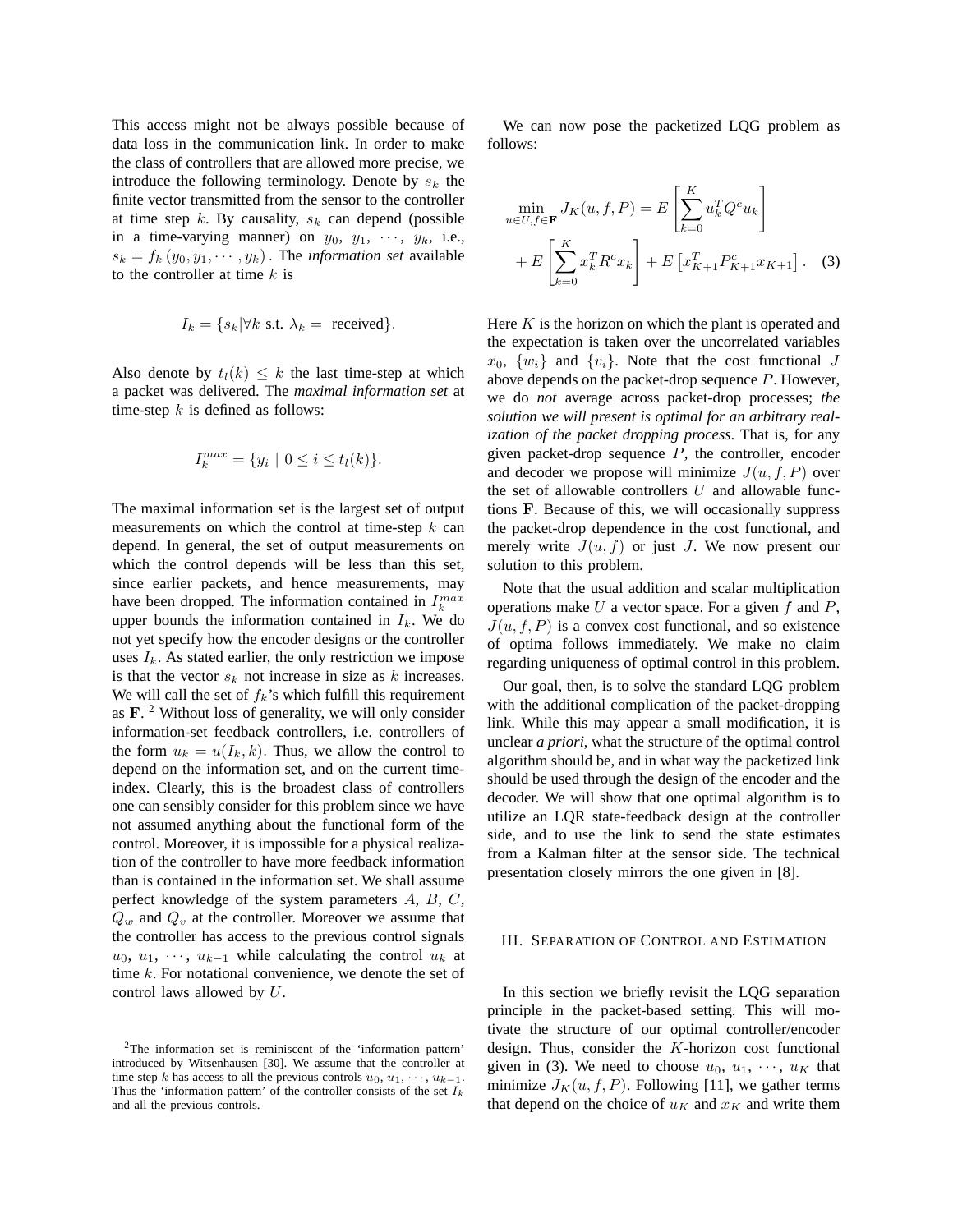as

$$
T_K = E\left[u_K^T Q^c u_K + x_K^T R^c x_K\right]
$$
  
\n
$$
+ E\left[x_{K+1}^T P^c_{K+1} x_{K+1}\right]
$$
  
\n
$$
= E\left[\left[u_K^T x_K^T\right] \Delta \left[\begin{array}{c} u_K \\ x_K \end{array}\right]\right]
$$
  
\n
$$
+ E\left[w_K^T P^c_{K+1} w_K\right]
$$
  
\n
$$
= S_K + O_K
$$

where

$$
\Delta = \begin{bmatrix} Q^c + B^T P^c_{K+1} B & B^T P^c_{K+1} A \\ A^T P^c_{K+1} B & R^c + A^T P^c_{K+1} A \end{bmatrix}
$$
  
\n
$$
S_K = E \begin{bmatrix} u_K^T & x_K^T \end{bmatrix} \Delta \begin{bmatrix} u_K \\ x_K \end{bmatrix}
$$
  
\n
$$
O_K = E \begin{bmatrix} w_K^T P^c_{K+1} w_K \end{bmatrix}.
$$

In the above equation, we have used the system dynamics given in (1) and the fact that the plant noise is zero mean. Thus we can write

$$
J_K(u, f, P) = E\left[\sum_{k=0}^{K-1} u_k^T Q^c u_k + \sum_{k=0}^{K-1} x_k^T R^c x_k\right] + S_K + O_K.
$$
 (4)

We aim to choose  $u_K$  to minimize  $J_K(u, f, P)$  for a given  $f$ . From (4), it is clear that the only term where the choice of  $u_K$  can make a difference is  $S_K$ .  $S_K$  can be written as

$$
S_K = E\left[\left(u_K - \bar{u}_K\right)^T R_{e,K}^c \left(u_K - \bar{u}_K\right)\right] + E\left[x_K^T P_K^c x_K\right]
$$

where

$$
R_{e,K}^c = Q^c + B^T P_{K+1}^c B
$$

$$
P_K^c = R^c + A^T P_{K+1}^c A
$$
  
-  $A^T P_{K+1}^c B (Q^c + B^T P_{K+1}^c B)^{-1} B^T P_{K+1}^c A$ 

and  $\bar{u}_K$  is the standard optimal LQ control,  $\bar{u}_K$  =  $-(R_{e,K}^c)^{-1}B^T P_{K+1}^c A x_K$ . In the absence of the packetized link, the controller could simply use the standard optimal control  $\bar{u}_K$ . However, as discussed before, this control law does not lie in the set of allowable solutions  $U$  because it is not realizable for any non-trivial packetdropping sequence. Instead, we will calculate  $u_K$  based on the information set  $I_K$  (and the previous controls  $u_0$ ,  $u_1, \dots, u_{K-1}$  that are assumed known to the controller) and choose it so as to minimize  $S_K$ . The control problem thus reduces to an optimal estimation problem. Given the information set at time  $k$ ,  $I_k$ , we denote the linear least mean square (llms) estimate of a random variable

Γ based on this information as  $\hat{\Gamma}_{|I_k}$ <sup>3</sup> Then we can write the optimal control at time step  $K$  as

$$
u_K = \hat{u}_{K|I_K} = -\left(R_{e,K}^c\right)^{-1} B^T P_{K+1}^c A \hat{x}_{K|I_K}.
$$
 (5)

Thus, we only need to find the llms estimate of  $x_K$ , given the information  $I_K$  available to the controller. Note that since the information content in  $I_k$  is upper bounded by the information contained in  $I_k^{max}$ , the error in  $\hat{x}_{K|I_K}$  is lower bounded by the error in calculating  $\hat{x}_{K|I_{K}^{max}}$ . In the next section, we will provide a way to design the functions  $f_k$ 's that will, surprisingly, allow the errors to actually coincide.

Denote the estimation error incurred due to the minimizing choice of  $u_K$  by  $\Lambda_K$ . We have

$$
S_K = \Lambda_K + E\left[x_K^T P_K^c x_K\right]
$$

.

Note that  $\Lambda_K$  is independent of the previous control inputs  $u_0, \dots, u_{K-1}$  since these are assumed known to the controller when it calculates  $u_K$  in (5). We can thus write the cost function as

$$
J_K(u, f, P) = E\left[\sum_{k=0}^{K-1} u_k^T Q^c u_k + \sum_{k=0}^{K-1} x_k^T R^c x_k\right] + S_K + O_K = E\left[\sum_{k=0}^{K-1} u_k^T Q^c u_k + \sum_{k=0}^{K-1} x_k^T R^c x_k\right] + \Lambda_K + E\left[x_k^T P_K^c x_K\right] + O_K = J_{K-1}(u, f, P) + \Lambda_K + O_K.
$$

Thus we now need to choose control inputs for time steps 0 to  $K-1$  to minimize  $J_{K-1}$ , independently of the associated estimation cost at time step  $K$  (the terms  $O_K$ and  $\Lambda_K$  do not involve these control inputs). However, our argument so far was independent of the time index  $K$ . Thus we can recursively apply this argument for time steps  $K-1$ ,  $K-2$  and so on. We have thus obtained the familiar separation result, in the packet-based setting:

**Proposition 1 (Separation).** *Consider the packet-based optimal control problem defined in section II. For an optimizing choice of the control, the control and estimation costs decouple. Specifically, The optimal control input at time* k *is calculated by using the relation*

$$
u_k = \hat{u}_{k|I_k} = -\left(R_{e,k}^c\right)^{-1} B^T P_{k+1}^c A \hat{x}_{k|I_k},
$$

*where*  $\bar{u}_k$  *is the optimal LQ control law while*  $\hat{\bar{u}}_{k|I_k}$  *and*  $\hat{x}_{k|I_k}$  are the llms estimate of  $\bar{u}_k$  and  $x_k$  respectively,

<sup>&</sup>lt;sup>3</sup>This notation is a bit misleading in that it suppresses the fact that the previous controls are known to the controller and are also used for the purpose of estimation. However we adopt it for simplicity and because it makes explicit the notion that the information quantity we aim to optimize over is contained in the set  $I_K$ . Also note that since all the random variables are Gaussian, and the cost function to be optimized is quadratic, the optimal estimator is linear.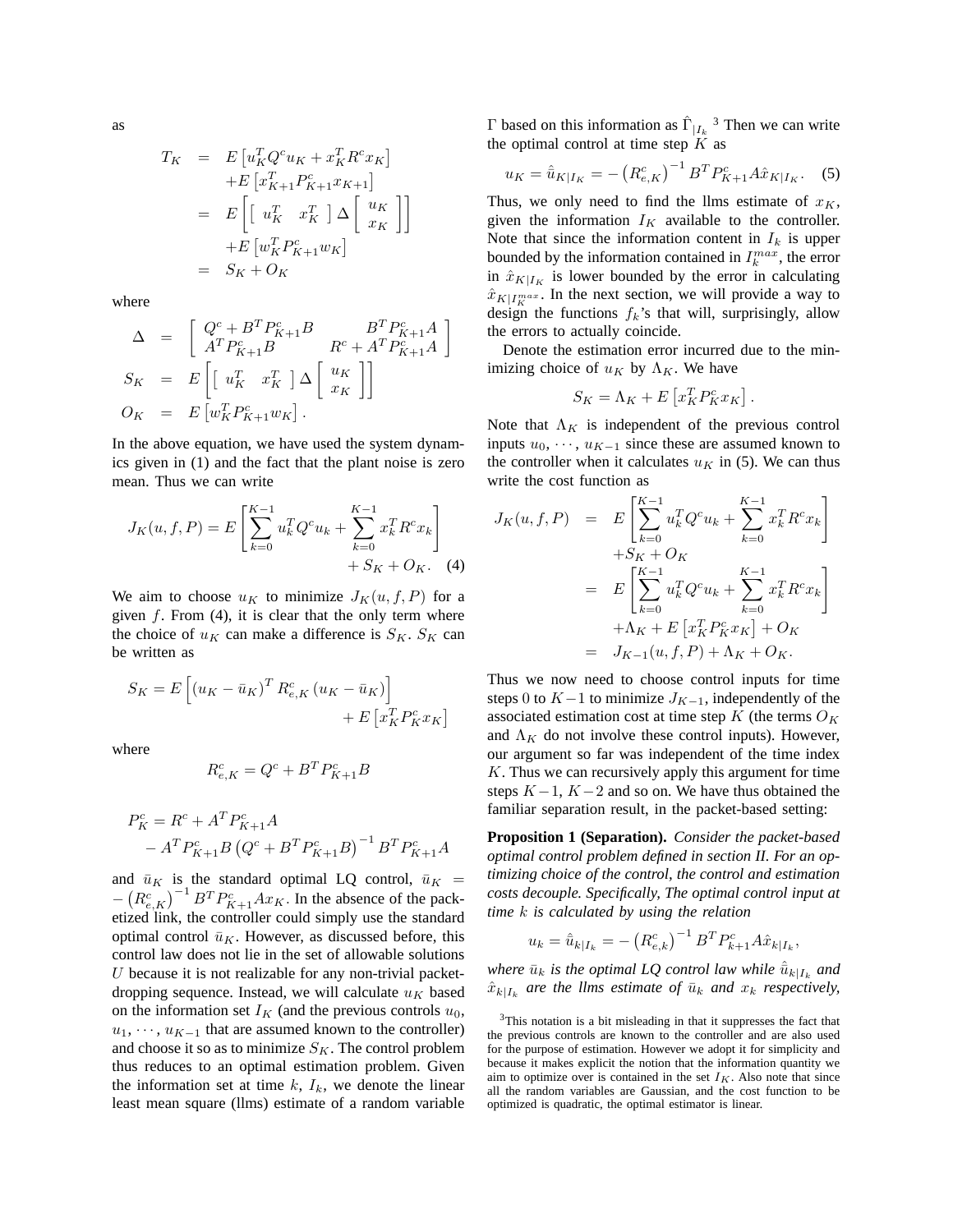*given the information set*  $I_k$  *and the previous control laws*  $u_0, u_1, \cdots, u_{k-1}$ .

This result must be viewed in light of the limited information available to the controller. At every time step, the controller tries to estimate the optimal control input based on the information set  $I_k$ , and uses this estimate in the optimal LQR control law. Thus, the state-feedback portion of an LQG controller need not be reworked for a packet-based implementation. The packet-based LQG question reduces to choosing what information should be sent from the sensor so that the optimal estimate can be formed at the controller, given that some of the packets might be lost. We address this issue in the next section.

#### IV. OPTIMAL ENCODER AND DECODER DESIGN

In this section we present an algorithm for encoding and transmitting sensor measurements so as to achieve optimal estimation performance. Recall that we wish to construct the optimal estimate based on the information set  $I_k^{max}$ , but we have not yet specified how to design  $f_k$ 's that will allow the controller to compute that. For a link which does not drop packets, sending the current measurement  $y_k$  in the current packet is sufficient. However, it is not clear that just sending the measurements can achieve optimality when packets are dropped. In particular, the Kalman filter input will be interrupted by the packet dropping. A naíve solution would be to send the entire history of the output variables at each time step. However, as mentioned earlier, this is not allowed since it requires increasing data transmission as time increases. Surprisingly, we can achieve performance equivalent to the naíve solution using a constant amount of transmission, and a constant amount of memory at the receiver end. We propose the following algorithm.

- The encoder (at the sensor end) receives as input the measurement  $y_i$ . It runs a Kalman filter that provides the llms estimate of  $x_k$  based on all the measurements until time step k, denoted by  $\hat{x}_{k|k}$ and transmits this vector across the link.
- The decoder (at the controller end) maintains a local variable  $\hat{x}_k^{dec}$ . It is updated as follows:
	- **–** If  $\lambda_k$  = *received*, the decoder receives  $\hat{x}_{k|k}$ , and sets  $\hat{x}_k^{dec} = \hat{x}_{k|k}$ .
	- **–** If  $\lambda_k = dropped$ , then the decoder implements the following linear predictor:

$$
\hat{x}_{k}^{dec} = A\hat{x}_{k-1}^{dec} + Bu_{k-1}.
$$
 (6)

It is easy to see that if  $\lambda_k$  = *received*, then  $\hat{x}_k^{dec}$ is precisely the Kalman filter output, and thus is the optimal least-squares estimate of the state  $x_k$ . On the other hand if  $\lambda_k$  = dropped, then (6) carries out the time update step of the Kalman filter and thus results in the

optimal l.l.m.s. estimate given the sensor measurements till time  $t_l(k)$ . Thus we can state the following.

**Proposition 2 (Optimal Estimation).** *In the algorithm*  $described\ above,\ \hat{x}_{k}^{dec}=\hat{x}_{\mid I_{k}^{max}}.$ 

This, combined with our Proposition 1, allows us to state our main result.

**Proposition 3 (Optimal Packet-Based LQG Control).** *For the packet-based optimal control problem stated in section II, an LQR state feedback design together with the optimal transmission-estimation algorithm described above achieves the minimum of*  $J(u, f, P)$  *for any*  $P$ *.* 

Thus we have solved the packet-based LQG control problem posed in Section II. Note that we have made no assumption about the packet dropping behavior. The algorithm described above provides the optimal estimate based on  $I_k^{max}$  for an arbitrary packet drop sequence, irrespective of whether the packet drop can be modeled as an i.i.d. process (or a more sophisticated model like a Markov chain) or whether its statistics are known to the plant and the controller. Also note that the solution can be extended to the case when the channel applies a random delay to the packet so that packets might arrive at the decoder delayed or even out-of-order, if we assume that there is a provision for time-stamping the packets sent by the encoder. At each time step, the decoder will face one of four possibilities, and will update its estimate as described below:

- It receives  $\hat{x}_{k|k}$ . It uses this as its estimate.
- It does not receive anything. It uses the predictor equation (6) on  $\hat{x}_{k-1}^{dec}$  as before.
- It receives  $\hat{x}_{m|m}$  while at a previous time step, it has already received  $\hat{x}_{n|n}$ , where  $n > m$ . It discards  $\hat{x}_{m|m}$  and uses the predictor equation (6) on  $\hat{x}_{k-1}^{dec}$ .
- It receives  $\hat{x}_{m|m}$  and at no previous time step has it received  $\hat{x}_{n|n}$ , where  $n > m$ . It uses  $\hat{x}_{m|m}$  as  $\hat{x}_{m}^{dec}$ and uses the predictor equation until time step  $k$  to obtain  $\hat{x}_k^{dec}$ .

# V. ANALYSIS OF THE PROPOSED ALGORITHM

In this section, we make some assumptions about the packet dropping random process and provide stronger results on the stability and performance of our algorithm. We model the channel erasures as occurring according to a Markov chain, which includes the case of independent packet drops as a special case. The model of Markov jump system is a popular way to deal with communication channels and networks. Thus the channel exists in either of two states, state 1 corresponding to a packet drop and state 2 corresponding to no packet drop and it transitions probabilistically between these states according to the transition probability matrix Q. We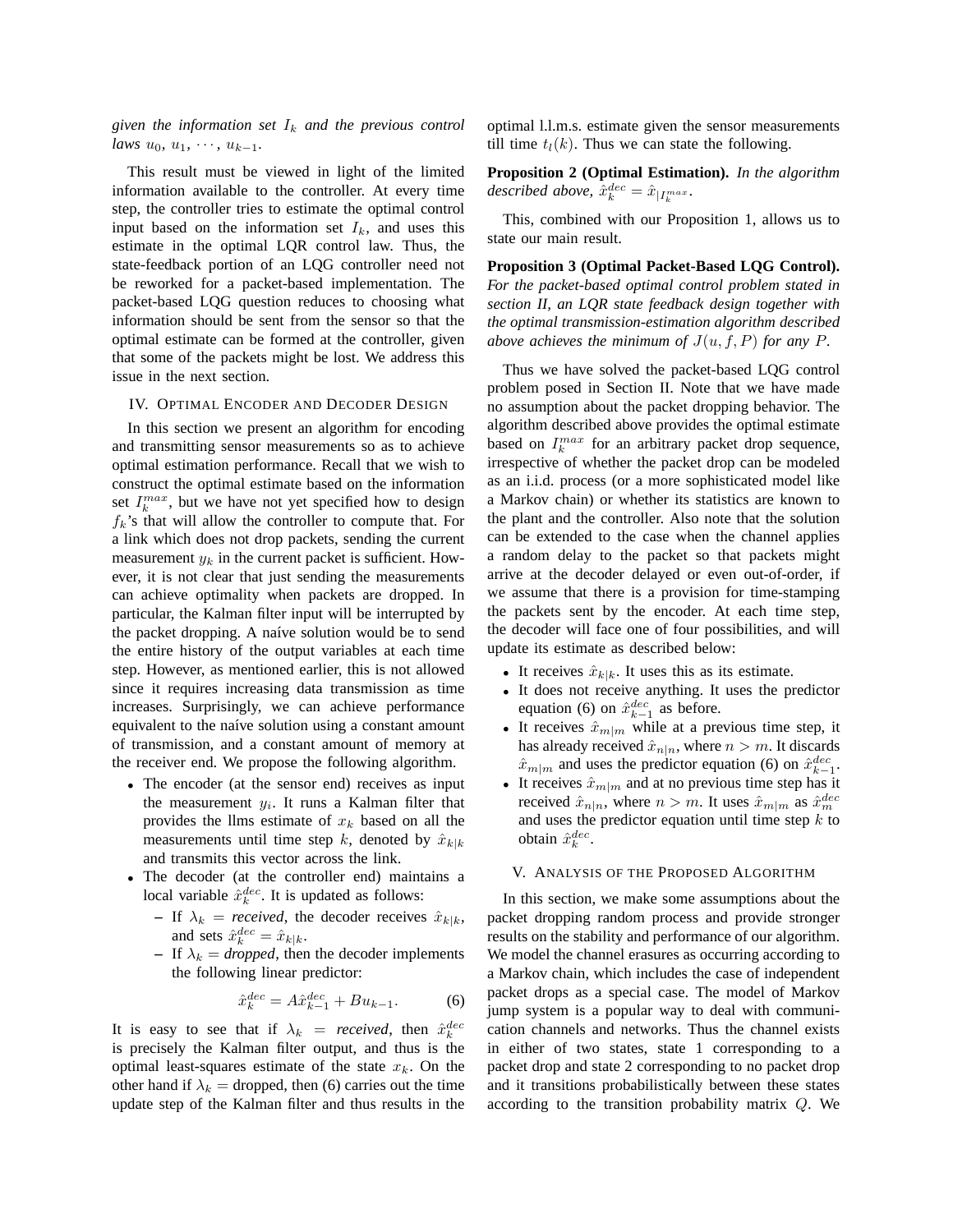also assume strict causality in the Kalman filter used by the encoder. Thus to calculate the estimate of  $x_k$ , only the measurements till time step  $k-1$  are used. The analysis can be easily extended to the case when strict causality is replaced by causality. Finally we assume that  $(A, B)$  is stabilizable and the pair  $(A, C)$  is detectable. We will denote the Kronecker product of matrices A and B by  $A \otimes B$ , while vec $(A)$  will represent the vectorizing operation that results in a vector formed by stacking the columns of  $A$  (see [16] for more details).

### *A. Stability Analysis*

The plant evolves as in (1), the Kalman filter at the encoder according to

$$
\hat{x}_{k+1} = A\hat{x}_k + Bu_k + K_k (y_k - Cx_k)
$$

and the estimator at the decoder according to the relation

$$
\hat{x}_{k+1}^{dec} = \begin{cases}\nA\hat{x}_k^{dec} + Bu_k & \text{channel in state 1} \\
\hat{x}_{k+1} & \text{channel in state 2.} \n\end{cases}
$$

Denote  $e_k = x_k - \hat{x}_k$  and  $t_k = \hat{x}_k - \hat{x}_k^{dec}$ . Since  $u_k =$  $F_k \hat{x}_k^{dec}$ , (1) can be rewritten as

$$
x_{k+1} = (A + BF_k) x_k + w_k - BF_k (t_k + e_k).
$$

If  $(A, B)$  is stabilizable, by construction  $F_k$  is the optimum control law and hence it stabilizes the system as long as the disturbances  $w_k$ ,  $t_k$  and  $e_k$  remain bounded. We assume the noise  $w_k$  has bounded covariance matrix. Also  $e_k$  has bounded covariance matrices by assumption of detectability of  $(A, C)$ . Finally for  $t_k$ , we see that it evolves according to

$$
t_{k+1} = \begin{cases} At_k + Kv_k - KCe_k & \text{channel in state 1} \\ 0 & \text{channel in state 2.} \end{cases}
$$

Again note that  $v_k$  and  $e_k$  have bounded covariance. For  $t_k$  to be of bounded variance, the Markov jump system of (7) needs to be stable. Further note that since our controller and encoder/decoder design is optimal, if the closed loop is unstable with our design, it is not stabilizable by any other design. Following [24], we can write the stability condition as follows.

**Proposition 4 (Stability Condition).** *Consider the packet-based control problem defined in Section II in which the packet erasure channel is modeled as a Markov chain with transition probability matrix* Q*. Let the matrix pair* (A, B) *be stabilizable and the matrix pair* (A, C) *be detectable. The system is stabilizable, in the sense that the variance of the state is bounded, if and only if the matrix*

$$
(Q^T \otimes I) \left[ \begin{array}{cc} 0 & 0 \\ 0 & A \otimes A \end{array} \right]
$$

*has eigenvalues strictly less than unity in magnitude, where* I *is identity matrix and 0 is the zero matrix of suitable dimensions. Further, if the system is stabilizable, one controller and encoder/decoder design that stabilizes the system is given in Proposition 3.*

As a simple example, suppose the channel has two states between which it jumps independently. With a probability  $p$  at each time step, the channel drops the packet. Also assume that the plant is scalar with the system matrix given by  $a$ . Then the above condition reduces to the condition  $pa^2 < 1$ .

#### *B. Performance Analysis*

We now calculate the total quadratic cost incurred by the system for the infinite-horizon case (the case when  $K \to \infty$  in (3)). We will make the additional assumption that the Markov chain is stationary and regular (see [7]) and that the stationary probability of channel being in state *i* is given by  $\pi(i)$ . For the infinite horizon case, we consider the cost

$$
J_{\infty} = \lim_{K \to \infty} E \left[ x_K^T R^c x_K + u_K^T Q^c u_K \right]
$$
  
= trace  $(P_x^{\infty} R^c)$  + trace  $(P_u^{\infty} Q^c)$ , (8)

where  $P_x^{\infty}$  =  $\lim_{K \to \infty} E[x_K x_K^T]$  and  $P_u^{\infty}$  =  $\lim_{K\to\infty} E[u_K u_K^T]$ . With the assumptions of stability and detectability, the control law matrix  $F_k$  and the Kalman gain matrix  $K_k$  can be considered as constant matrices  $F$  and  $K$  respectively. From the discussion given in section V-A, we can write the evolution of the system in the following manner. Denote  $z_k$  =  $\begin{bmatrix} x_k^T & e_k^T & t_k^T \end{bmatrix}^T$  and  $e_k = \begin{bmatrix} w_k^T & v_k^T \end{bmatrix}^T$ . Then,

$$
z_{k+1} = \begin{cases} \mathbf{A}_1 z_k + \mathbf{B}_1 e_k & \text{channel in state 1} \\ \mathbf{A}_2 z_k + \mathbf{B}_2 e_k & \text{channel in state 1,} \end{cases}
$$

where

$$
\mathbf{A}_{1} = \begin{bmatrix} A + BF & -BF & -BF \\ A - KC & 0 & 0 \\ 0 & -KC & A \end{bmatrix}
$$

$$
\mathbf{A}_{2} = \begin{bmatrix} A + BF & -BF & -BF \\ A - KC & 0 & 0 \\ 0 & 0 & 0 \end{bmatrix}
$$

$$
\mathbf{B}_{1} = \begin{bmatrix} I & 0 \\ I & -K \\ 0 & -K \end{bmatrix}
$$

$$
\mathbf{B}_{2} = \begin{bmatrix} I & 0 \\ I & -K \\ 0 & 0 \end{bmatrix}
$$

while  $\theta$  denotes the zero matrix and  $I$  the identity matrix of suitable dimensions. Define the stationary covariance  $P^{\infty} = \lim_{k \to \infty} E\left[z_k z_k^T\right]$ . Also denote  $A_1 = \mathbf{A}_1 \otimes \mathbf{A}_1$ ,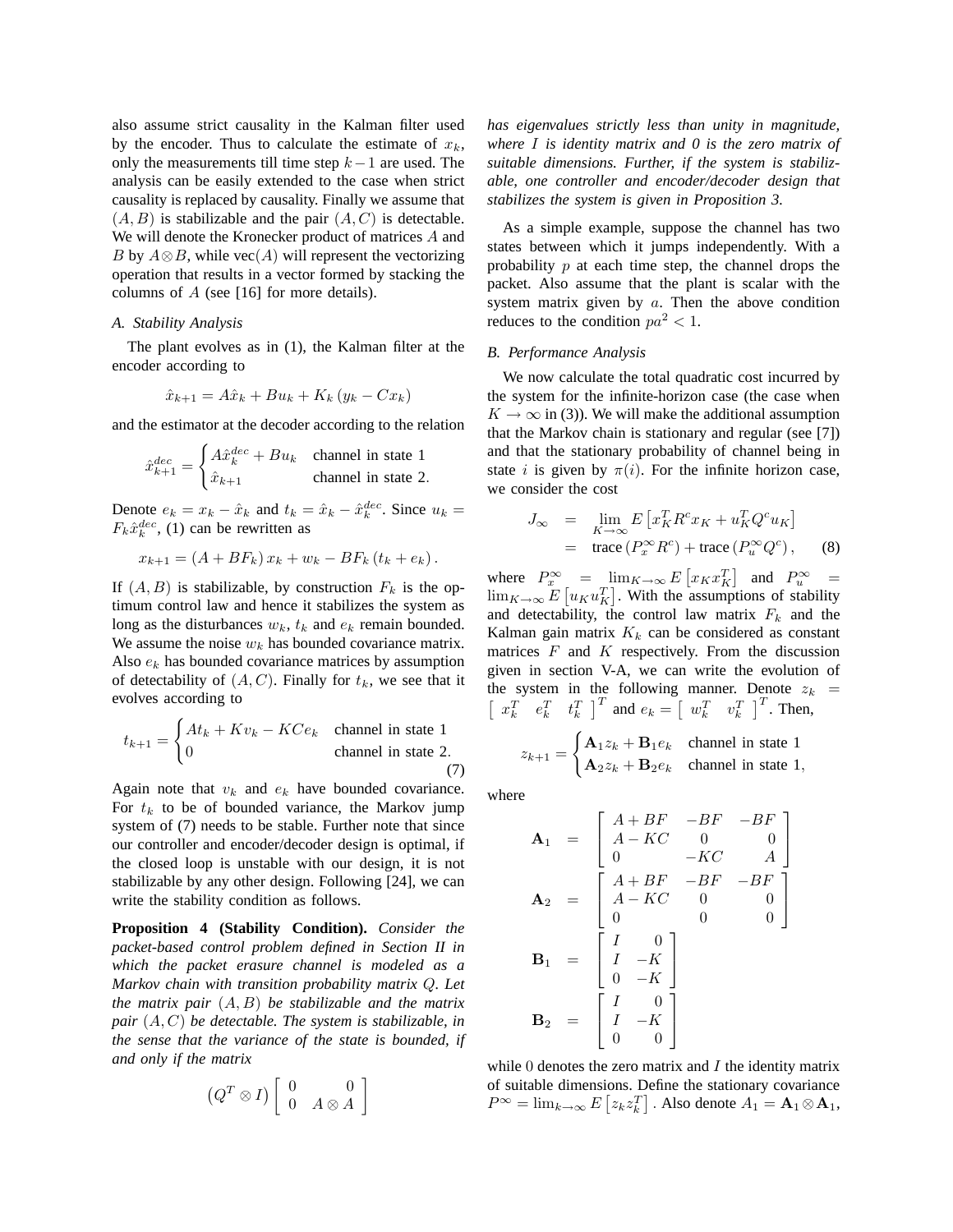$A_2 = \mathbf{A}_2 \otimes \mathbf{A}_2, G_1 = \mathbf{B}_1 R \mathbf{B}_1^T, G_2 = \mathbf{B}_2 R \mathbf{B}_2^T, R =$  $E\left[e_k e_k^T\right]$  and  $G = \left[\begin{array}{cc} \text{vec}(G_1)^T & \text{vec}(G_2)^T \end{array}\right]^T$ . Finally define the conditional state covariance as

$$
\tilde{P}_i = \pi_i \lim_{k \to \infty} E\left[z_k z_k^T\right] \text{ channel in state } i\right]
$$

so that  $P^{\infty} = \tilde{P}_1 + \tilde{P}_2$ . Then we can use the results of [24] to obtain the following result.

**Proposition 5 (Performance Analysis).** *Define*  $\tilde{P}$  =  $\lceil$  $\vec{vec}(\tilde{P}_1)^T$   $vec{vec}(\tilde{P}_2)^T$  |<sup>T</sup>. *Then*  $\tilde{P}$  *is the unique solution to the linear equation*

$$
\tilde{P} = (Q^T \otimes I) \begin{bmatrix} A_1 & 0 \\ 0 & A_2 \end{bmatrix} \tilde{P} + (Q^T \otimes I) \left( \begin{bmatrix} \pi_1 & 0 \\ 0 & \pi_2 \end{bmatrix} \otimes I \right) G,
$$

*where* I *is the identity matrix, 0 is the zero matrix and other quantities have been defined above.*

Once we calculate  $\tilde{P}$ , we can readily evaluate the cost in (8) by using the relations

$$
P_x^{\infty} = [I \ 0 \ 0] P^{\infty} \begin{bmatrix} I \\ 0 \\ 0 \end{bmatrix}
$$
  

$$
P_u^{\infty} = F [I \ -I \ -I] P^{\infty} \begin{bmatrix} I \\ -I \\ -I \end{bmatrix} F^T.
$$

# *C. Example*

In this section, we consider an example to illustrate the performance of our algorithm. We consider the example system considered by Ling and Lemmon in [17]. The plant transfer function is

$$
H(z) = \frac{z^{-1} + 0.8z^{-2}}{1 + z^{-1} + 1.7z^{-2}},
$$

so that the system evolves as

$$
x_{k+1} = \begin{bmatrix} 0 & -1.7 \\ 1 & -1 \end{bmatrix} x_k + \begin{bmatrix} 0.8 \\ 1 \end{bmatrix} u_k + \begin{bmatrix} 2 \\ 1 \end{bmatrix} w_k
$$
  

$$
y_k = \begin{bmatrix} 0 & 1 \end{bmatrix} x_k.
$$

The process noise  $w_k$  is zero mean with unit variance and the packet drop process is i.i.d. The cost considered is the steady state output error  $\lim_{K \to \infty} y_K^2$ . [17] assumes unity feedback when packets are delivered and gives an optimal compensator design when packets are being lost.

On analyzing the system with our algorithm, we observe that our algorithm allows the system to be stable up to a packet drop probability of 0.59 while the optimal compensator in [17] is stable only if the probability is less than 0.3. Figure 4 shows the stability margin of our algorithm as a function of the packet drop probability.



Fig. 4. Stability margin of our algorithm as a function of packet drop probability.



Fig. 5. Comparison of performance for the two algorithms assuming optimal controller for our algorithm.

It shows the maximum absolute value of the eigenvalue of the matrix given in Proposition 4. Also if we analyze the performance we obtain the plot given in Figure 5. The performance is much better throughout the range of operation for our algorithm. The performance of the two algorithms is not the same even at zero probability of packet drop since the optimal compensator presented in [17] assumes unity feedback when no packets are being dropped. Thus we see that the algorithm proposed in this paper performs better throughout the range of proportion than similar approaches proposed in the literature.

#### VI. CONCLUSIONS AND FUTURE WORK

In this paper, we considered the problem of optimal LQG control when the sensor and controller are commu